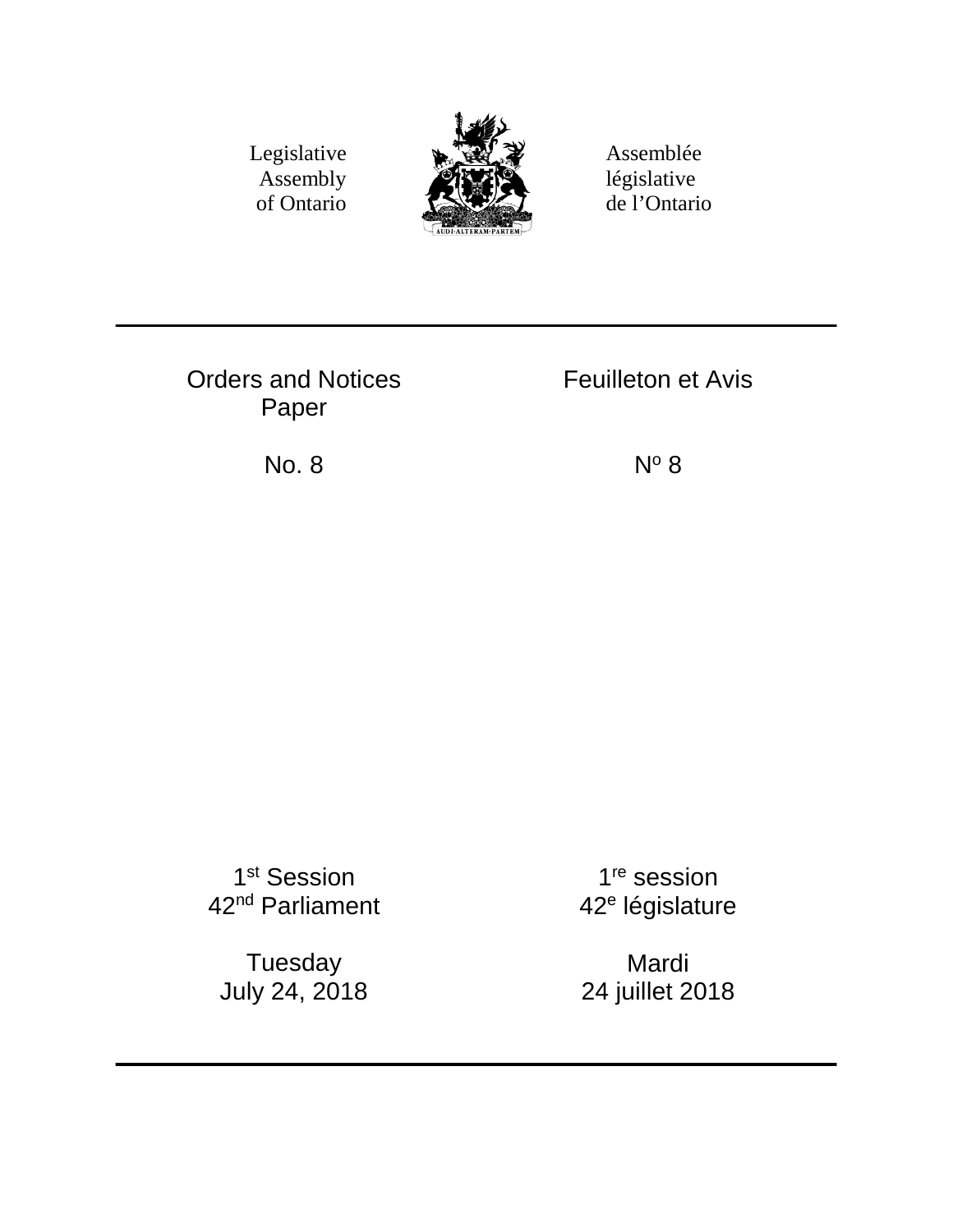| <b>TODAY'S BUSINESS</b>                     | <b>TRAVAUX DU JOUR</b>                              |
|---------------------------------------------|-----------------------------------------------------|
| 9:00 A.M.                                   | 9 H                                                 |
| <b>PRAYERS</b>                              | <b>PRIÈRES</b>                                      |
| <b>ORDERS OF THE DAY</b>                    | <b>ORDRE DU JOUR</b>                                |
| <b>Government Notice of Motion Number 2</b> | Avis de motions émanant du gouvernement<br>numéro 2 |

Mr. Smith (Bay of Quinte) — That, pursuant to Standing Order 47 and notwithstanding any other Standing Order or Special Order of the House relating to Bill 2, An Act respecting Hydro One Limited, the termination of the White Pines Wind Project and the labour disputes between York University and Canadian Union of Public Employees, Local 3903, when Bill 2 is next called as a Government Order, the Speaker shall put every question necessary to dispose of the Second Reading stage of the Bill, without further debate or amendment, and at such time the Bill shall be ordered for Third Reading, which order may be called that same day; and

That, when the Order for Third Reading of the Bill is called, 1 hour and 7 minutes shall be allotted to the Third Reading stage of the Bill, with 30 minutes apportioned to each of the recognized parties, 5 minutes apportioned to one Liberal party independent member, and 2 minutes apportioned to the Green party independent member. At the end of this time, the Speaker shall interrupt the proceedings and shall put every question necessary to dispose of this stage of the Bill without further debate or amendment; and

That, except in the case of a recorded division arising from morning Orders of the Day, pursuant to Standing Order 9(c), no deferral of the Second Reading or Third Reading vote shall be permitted; and

That, in the case of any division relating to any proceedings on the Bill, the division bell shall be limited to five minutes, except that the division bell for the vote on the motion for Third Reading shall be 15 minutes.

| Recess                          | Pause                      |  |
|---------------------------------|----------------------------|--|
| 10:30 A.M.                      | 10 H 30                    |  |
| <b>Introduction of Visitors</b> | Présentation des visiteurs |  |
| <b>Oral Questions</b>           | Questions orales           |  |
| Deferred Votes                  | Votes différés             |  |
| Recess                          | Pause                      |  |
|                                 |                            |  |

\_\_\_\_\_\_\_\_\_\_\_\_

*Today's business continues on next page Suite des travaux du jour à la page suivante*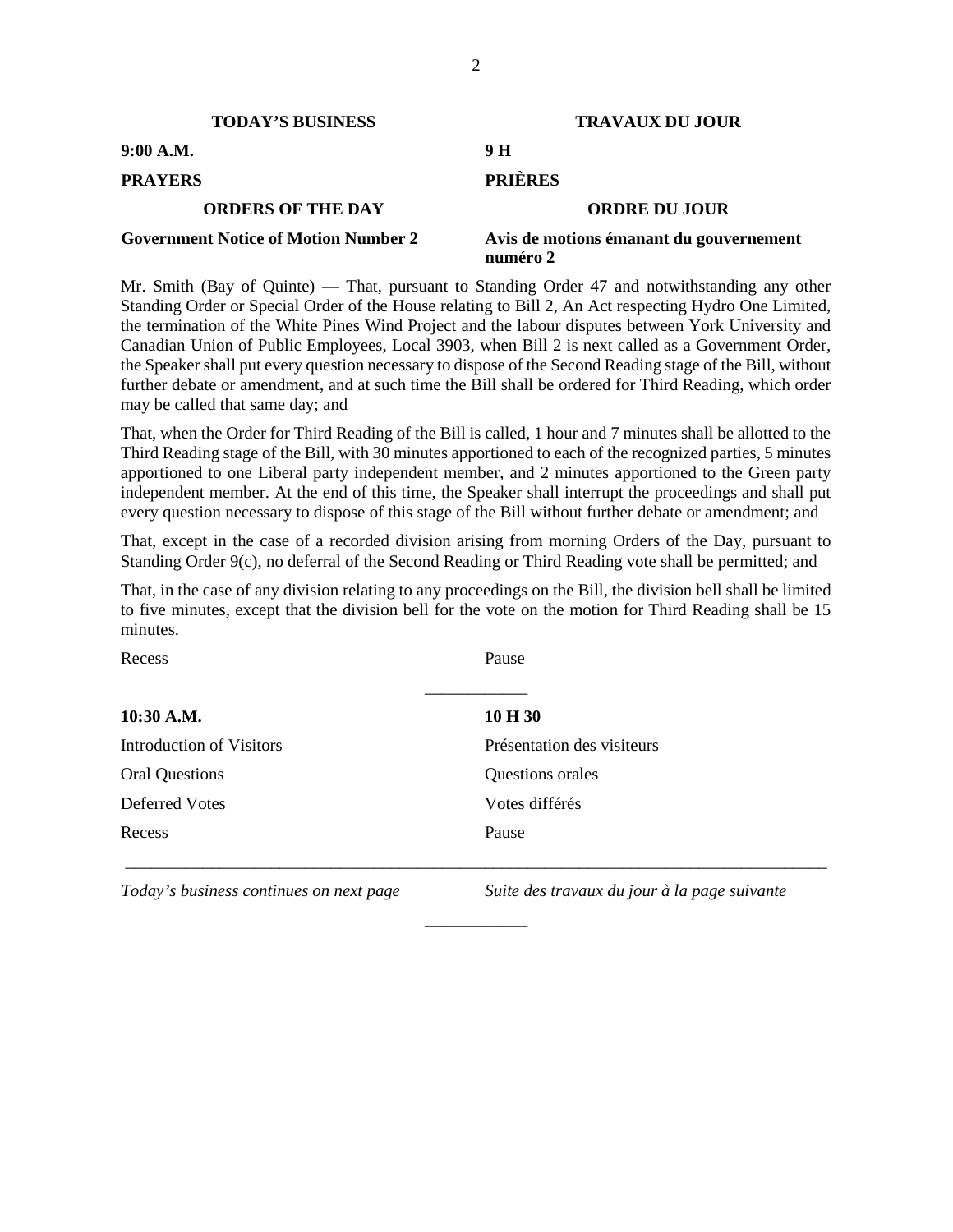| $3:00$ P.M.                                 | 15H                                                 |
|---------------------------------------------|-----------------------------------------------------|
| Introduction of Visitors                    | Présentation des visiteurs                          |
| <b>ROUTINE PROCEEDINGS</b>                  | <b>AFFAIRES COURANTES</b>                           |
| Members' Statements                         | Déclarations des députés                            |
| <b>Reports by Committees</b>                | Rapports des comités                                |
| Introduction of Bills                       | Dépôt des projets de loi                            |
| <b>Motions</b>                              | <b>Motions</b>                                      |
| Statements by the Ministry and Responses    | Déclarations ministérielles et réponses             |
| <b>Petitions</b>                            | Pétitions                                           |
| <b>ORDERS OF THE DAY</b>                    | <b>ORDRE DU JOUR</b>                                |
| <b>Government Notice of Motion Number 1</b> | Avis de motions émanant du gouvernement<br>numéro 1 |

Mr. Smith (Bay of Quinte) — That, in the opinion of this House, the current government is a government for the people with a clear mandate to pursue policies that put more money in people's pockets; create and protect jobs; address the hydro crisis; reduce hospital wait times; and restore accountability and trust in government.

\_\_\_\_\_\_\_\_\_\_\_\_\_\_\_\_\_\_\_\_\_\_\_\_\_\_\_\_\_\_\_\_\_\_\_\_\_\_\_\_\_\_\_\_\_\_\_\_\_\_\_\_\_\_\_\_\_\_\_\_\_\_\_\_\_\_\_\_\_\_\_\_\_\_\_\_\_\_\_\_\_\_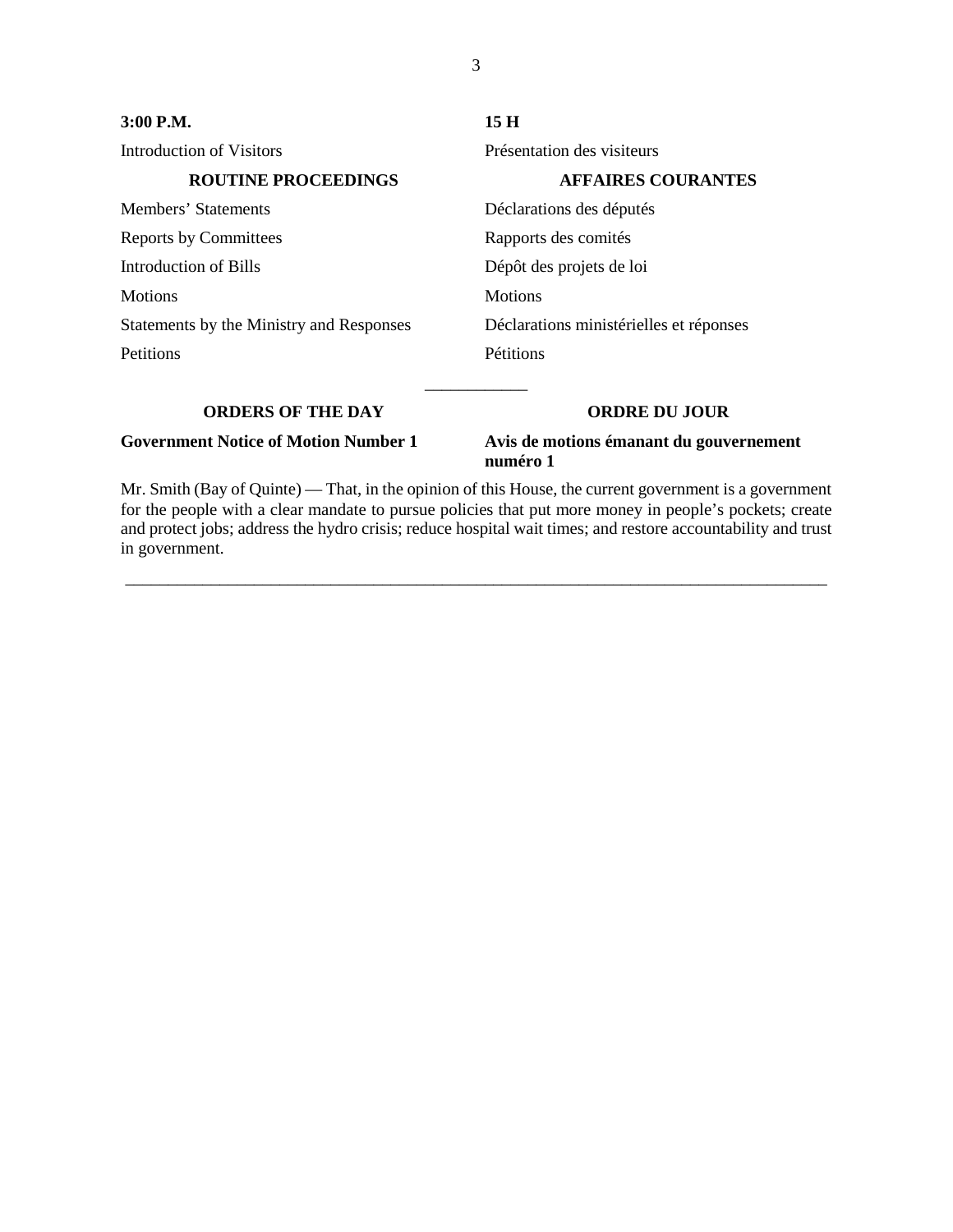# **ORDERS ORDRES**

#### **LEGISLATION PROJETS DE LOI**

#### **Legend** "G" = Government Bill. " $M$ " = Private Member's Public Bill. "D" = Committee Bill. " $Pr" = Private Bill$ . **Légende** «G» = projet de loi du gouvernement. «M» = projet de loi d'intérêt public émanant d'un député.  $\langle \text{AD} \rangle$  = projet de loi d'un comité. «Pr» = projet de loi d'intérêt privé.

\_\_\_\_\_\_\_\_\_\_\_\_\_\_\_\_\_\_\_\_\_\_\_\_\_\_\_\_\_\_\_\_\_\_\_\_\_\_\_\_\_\_\_\_\_\_\_\_\_\_\_\_\_\_\_\_\_\_\_\_\_\_\_\_\_\_\_\_\_\_\_\_\_\_\_\_\_\_\_\_\_\_\_

\_\_\_\_\_\_\_\_\_\_\_\_

\_\_\_\_\_\_\_\_\_\_\_\_\_\_\_\_\_\_\_\_\_\_\_\_\_\_\_\_\_\_\_\_\_\_\_\_\_\_\_\_\_\_\_\_\_\_\_\_\_\_\_\_\_\_\_\_\_\_\_\_\_\_\_\_\_\_\_\_\_\_\_\_\_\_\_\_\_\_\_\_\_\_

**G1. Second** Reading of Bill 1, An Act to perpetuate an ancient parliamentary right. Hon. Mr. Ford. **PRINTED.** 

**G2.** Resuming the debate adjourned on July 23, 2018 on the motion for **Second** Reading of Bill 2, An Act respecting Hydro One Limited, the termination of the White Pines Wind Project and the labour disputes between York University and Canadian Union of Public Employees, Local 3903. Hon. Mr. Rickford. **PRINTED.** Time used: 8 hrs. 54 mins.

**M3. Second** Reading of Bill 3, An Act providing for the development of a provincial framework on hospice palliative care. Mr. Oosterhoff. **PRINTED.** 

**G1. Deuxième** lecture du projet de loi 1, Loi visant à perpétuer un ancien droit parlementaire. L'hon. M. Ford. **IMPRIMÉ.** 

**G2.** Suite du débat ajourné le 23 juillet 2018 sur la motion portant **deuxième** lecture du projet de loi 2, Loi concernant Hydro One Limited, l'annulation du projet de parc éolien White Pines et les conflits de travail entre l'Université York et la section locale 3903 du Syndicat canadien de la fonction publique. L'hon. M. Rickford. **IMPRIMÉ.** Durée du débat : 8 h 54.

**M3. Deuxième** lecture du projet de loi 3, Loi prévoyant l'élaboration d'un cadre provincial des soins palliatifs. M. Oosterhoff. **IMPRIMÉ.** 

## **PRIVATE MEMBERS' PUBLIC BUSINESS AFFAIRES D'INTÉRÊT PUBLIC ÉMANANT**

*(Precedence in accordance with Standing Order 98(b)).*

*(Ordre de priorité conforme à l'article 98 b) du Règlement.)*

### **Ballot Item Number 3 – To be debated July 26, 2018.**

**M3. Second** Reading of Bill 3, An Act providing for the development of a provincial framework on hospice palliative care. Mr. Oosterhoff.

**M3. Deuxième** lecture du projet de loi 3, Loi prévoyant l'élaboration d'un cadre provincial des soins palliatifs. M. Oosterhoff.

# **DES DÉPUTÉS**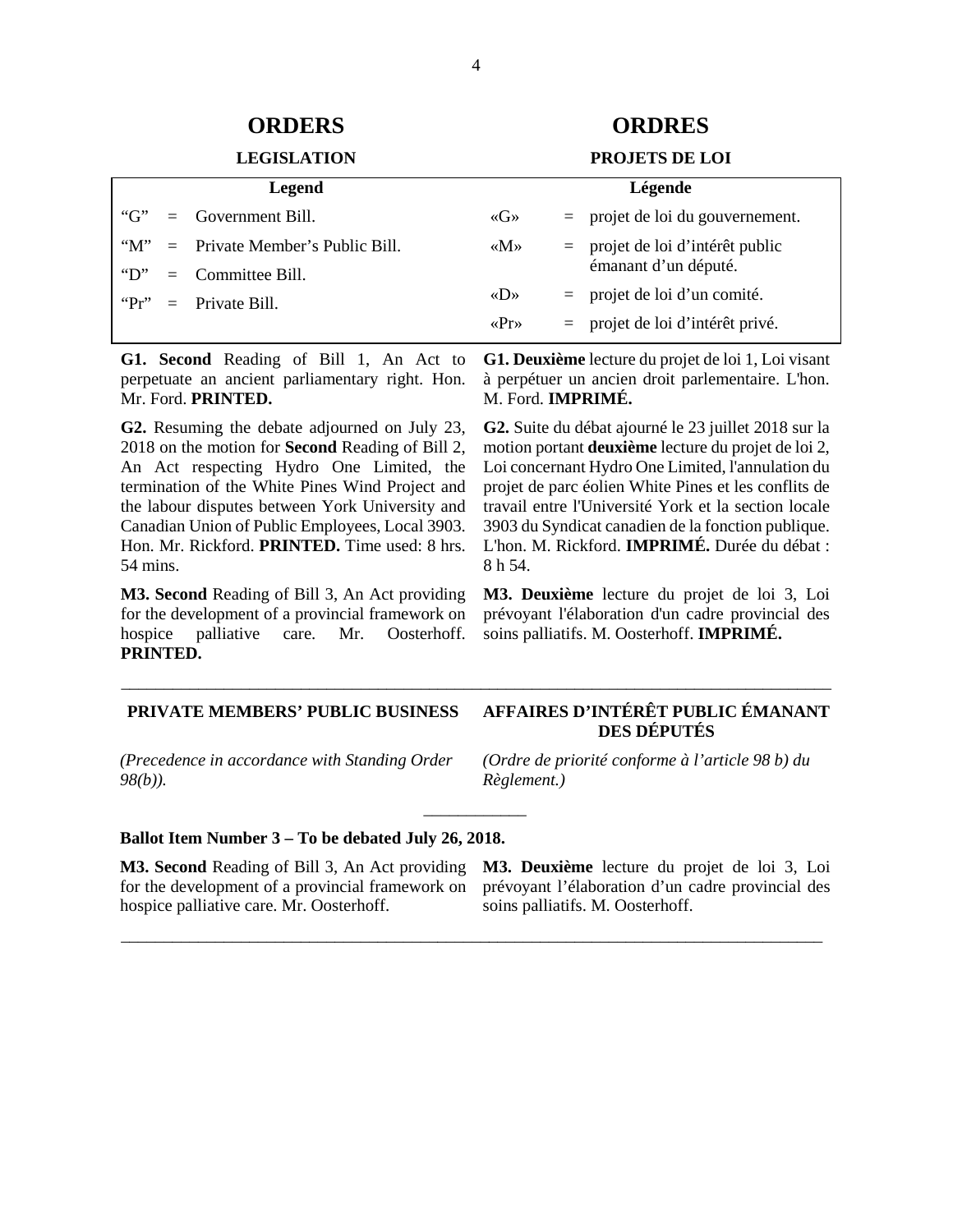# **NOTICES AVIS**

## **GOVERNMENT NOTICES OF MOTION AVIS DE MOTIONS ÉMANANT DU**

# **GOUVERNEMENT**

1. Mr. Smith (Bay of Quinte) — That, in the opinion of this House, the current government is a government for the people with a clear mandate to pursue policies that put more money in people's pockets; create and protect jobs; address the hydro crisis; reduce hospital wait times; and restore accountability and trust in government. Filed July 23, 2018.

2. Mr. Smith (Bay of Quinte) — That, pursuant to Standing Order 47 and notwithstanding any other Standing Order or Special Order of the House relating to Bill 2, An Act respecting Hydro One Limited, the termination of the White Pines Wind Project and the labour disputes between York University and Canadian Union of Public Employees, Local 3903, when Bill 2 is next called as a Government Order, the Speaker shall put every question necessary to dispose of the Second Reading stage of the Bill, without further debate or amendment, and at such time the Bill shall be ordered for Third Reading, which order may be called that same day; and

That, when the Order for Third Reading of the Bill is called, 1 hour and 7 minutes shall be allotted to the Third Reading stage of the Bill, with 30 minutes apportioned to each of the recognized parties, 5 minutes apportioned to one Liberal party independent member, and 2 minutes apportioned to the Green party independent member. At the end of this time, the Speaker shall interrupt the proceedings and shall put every question necessary to dispose of this stage of the Bill without further debate or amendment; and

That, except in the case of a recorded division arising from morning Orders of the Day, pursuant to Standing Order 9(c), no deferral of the Second Reading or Third Reading vote shall be permitted; and

That, in the case of any division relating to any proceedings on the Bill, the division bell shall be limited to five minutes, except that the division bell for the vote on the motion for Third Reading shall be 15 minutes. Filed July 23, 2018.

\_\_\_\_\_\_\_\_\_\_\_\_

### **PRIVATE MEMBERS' NOTICES OF MOTION**

## **AVIS DE MOTIONS ÉMANANT DES DÉPUTÉS**

1. Ms. Hunter — **REASONED AMENDMENT** — That the motion for Second Reading of Bill 2, An Act respecting Hydro One Limited, the termination of the White Pines Wind Project and the labour disputes between York University and Canadian Union of Public Employees, Local 3903 be amended by deleting all the words after "That" and substituting therefore with the words "this Bill be NOT now read a Second time but be referred back to the Government with instructions to first provide a report to the House containing a full assessment of the compensation package, prior to the statutory termination of contracts and permits, as well as the legal costs incurred to defend the Act in front of any tribunal or board of arbitration." Filed July 17, 2018.

2. Mr. Tabuns — **REASONED AMENDMENT** — That the motion for Second Reading of Bill 2, An Act respecting Hydro One Limited, the termination of the White Pines Wind Project and the labour disputes between York University and Canadian Union of Public Employees, Local 3903, be amended by deleting all the words after "That" and substituting therefore the words "this Bill be NOT now read a Second time but be referred back to the Government with instructions to provide a report to the House outlining the scope of potential legal liabilities related to the changes proposed by Schedule 2 of the Bill." Filed July 17, 2018.

\_\_\_\_\_\_\_\_\_\_\_\_\_\_\_\_\_\_\_\_\_\_\_\_\_\_\_\_\_\_\_\_\_\_\_\_\_\_\_\_\_\_\_\_\_\_\_\_\_\_\_\_\_\_\_\_\_\_\_\_\_\_\_\_\_\_\_\_\_\_\_\_\_\_\_\_\_\_\_\_\_\_\_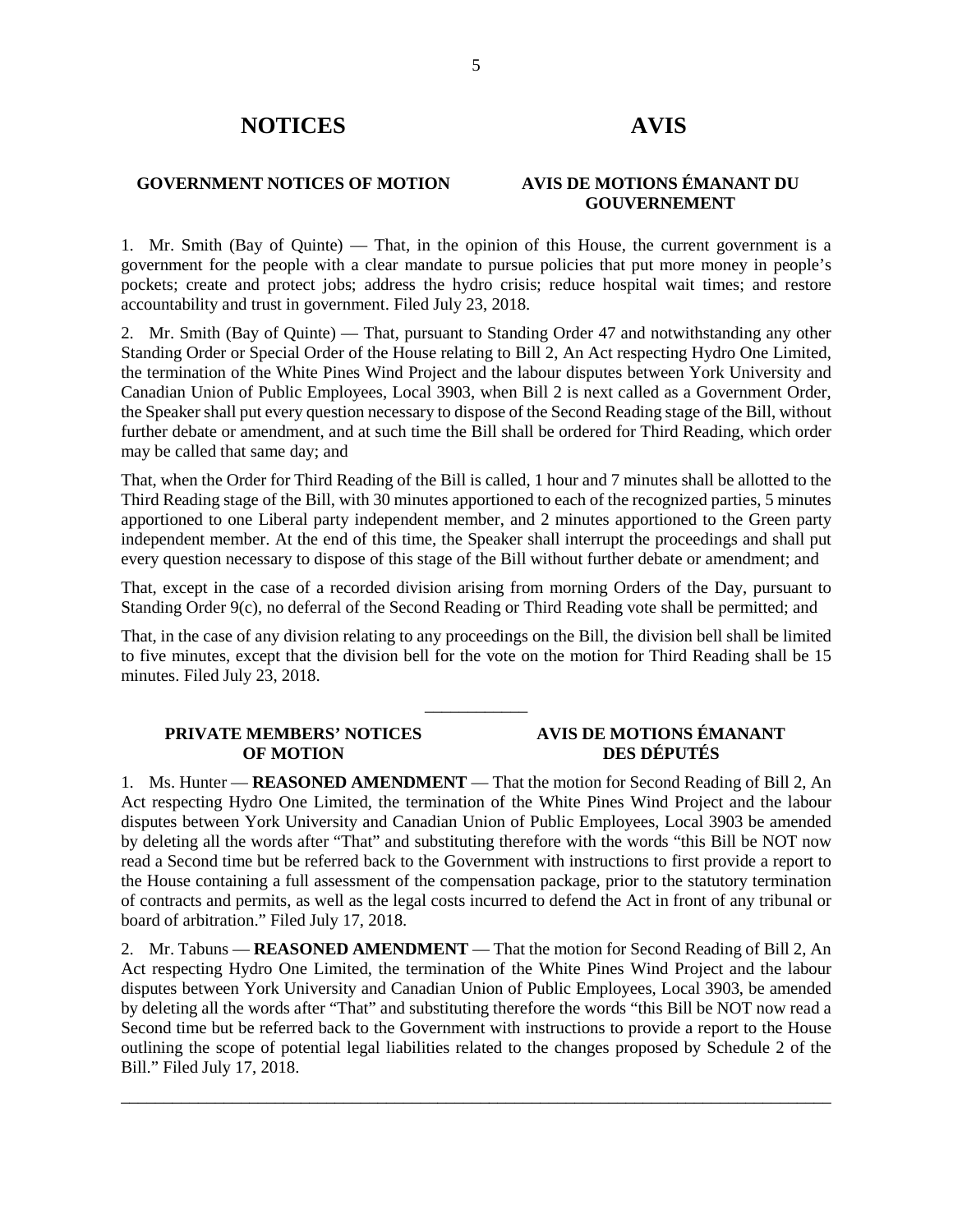**Order of Precedence for Private Members' Public Business to be called during the First Session of the Forty-second Parliament according to the draw on July 11, 2018, pursuant to Standing Order 98(b).**

**Ordre de priorité des affaires d'intérêt public émanant des députés à être étudiées pendant la première session de la Quarante-deuxième législature d'après le tirage au sort tenu le 11 juillet 2018, conformément à l'alinéa 98 b) du Règlement.**

|        | Effective July 17, 2018 / replaces previous lists |                           |                    |
|--------|---------------------------------------------------|---------------------------|--------------------|
| No.    | <b>Member</b>                                     | <b>Latest Notice Date</b> | <b>Ballot Date</b> |
| 1.     | Ms. Dunlop                                        |                           | 07/26/18           |
| $*2.$  | Mrs. Fee                                          |                           | 07/26/18           |
| $*3.$  | Mr. Oosterhoff                                    |                           | 07/26/18           |
| 4.     | Ms. Horwath                                       |                           | 08/02/18           |
| 5.     | Mr. Bouma                                         |                           | 08/02/18           |
| 6.     | Mr. Cho (Willowdale)                              |                           | 08/02/18           |
| 7.     | Mr. Yarde                                         | 07/25/18                  | 08/09/18           |
| 8.     | Mme Gélinas                                       | 07/25/18                  | 08/09/18           |
| 9.     | Mr. Anand                                         | 07/25/18                  | 08/09/18           |
| 10.    | Ms. Surma                                         | 08/01/18                  | 08/16/18           |
| 11.    | Mr. Bisson                                        | 08/01/18                  | 08/16/18           |
| 12.    | Mr. Kramp                                         | 08/01/18                  | 08/16/18           |
| 13.    | Ms. Karpoche                                      | 08/08/18                  | 08/23/18           |
| 14.    | Mr. Piccini                                       | 08/08/18                  | 08/23/18           |
| 15.    | Miss Taylor                                       | 08/08/18                  | 08/23/18           |
| 16.    | Mr. Barrett                                       | 08/15/18                  | 08/30/18           |
| 17.    | Mr. Burch                                         | 08/15/18                  | 08/30/18           |
| 18.    | Ms. Morrison                                      | 08/15/18                  | 08/30/18           |
| 19.    | Ms. Simard                                        | 08/22/18                  | 09/06/18           |
| 20.    | Mr. Pettapiece                                    | 08/22/18                  | 09/06/18           |
| 21.    | Mr. Gravelle                                      | 08/22/18                  | 09/06/18           |
| $*22.$ | Ms. Kusendova                                     | 08/29/18                  | 09/13/18           |
| 23.    | Ms. Hogarth                                       | 08/29/18                  | 09/13/18           |
| 24.    | Mr. Hillier                                       | 08/29/18                  | 09/13/18           |
| 25.    | Mr. Vanthof                                       | 09/05/18                  | 09/20/18           |
| 26.    | Mr. Bailey                                        | 09/05/18                  | 09/20/18           |
| 27.    | Mr. Fraser                                        | 09/05/18                  | 09/20/18           |
| 28.    | Mr. Natyshak                                      | 09/12/18                  | 09/27/18           |
| 29.    | Ms. Andrew                                        | 09/12/18                  | 09/27/18           |
| 30.    | Ms. Begum                                         | 09/12/18                  | 09/27/18           |
| 31.    | Mr. Arthur                                        | 09/19/18                  | 10/04/18           |
| 32.    | Mr. Rakocevic                                     | 09/19/18                  | 10/04/18           |
| 33.    | Mr. Smith (Peterborough-Kawartha)                 | 09/19/18                  | 10/04/18           |
| 34.    | Mr. Schreiner                                     | 10/03/18                  | 10/18/18           |
| 35.    | Mr. Walker                                        | 10/03/18                  | 10/18/18           |
| 36.    | Mr. Kanapathi                                     | 10/03/18                  | 10/18/18           |
| 37.    | Mr. Roberts                                       | 10/03/18                  | 10/25/18           |
| 38.    | Mr. McDonell                                      | 10/03/18                  | 10/25/18           |
| 39.    | Ms. Hunter                                        | 10/03/18                  | 10/25/18           |
| 40.    | Mr. Tabuns                                        | 10/17/18                  | 11/01/18           |
| 41.    | Ms. French                                        | 10/17/18                  | 11/01/18           |
| 42.    | Mr. Crawford                                      | 10/17/18                  | 11/01/18           |
| 43.    | Mrs. Stevens                                      | 10/31/18                  | 11/15/18           |
| 44.    | Mr. Hatfield                                      | 10/31/18                  | 11/15/18           |
| 45.    | Mr. Gates                                         | 10/31/18                  | 11/15/18           |
| 46.    | Mr. Hassan                                        | 10/31/18                  | 11/22/18           |
| 47.    | Mr. Coe                                           | 10/31/18                  | 11/22/18           |
| 48.    | Ms. Park                                          | 10/31/18                  | 11/22/18           |